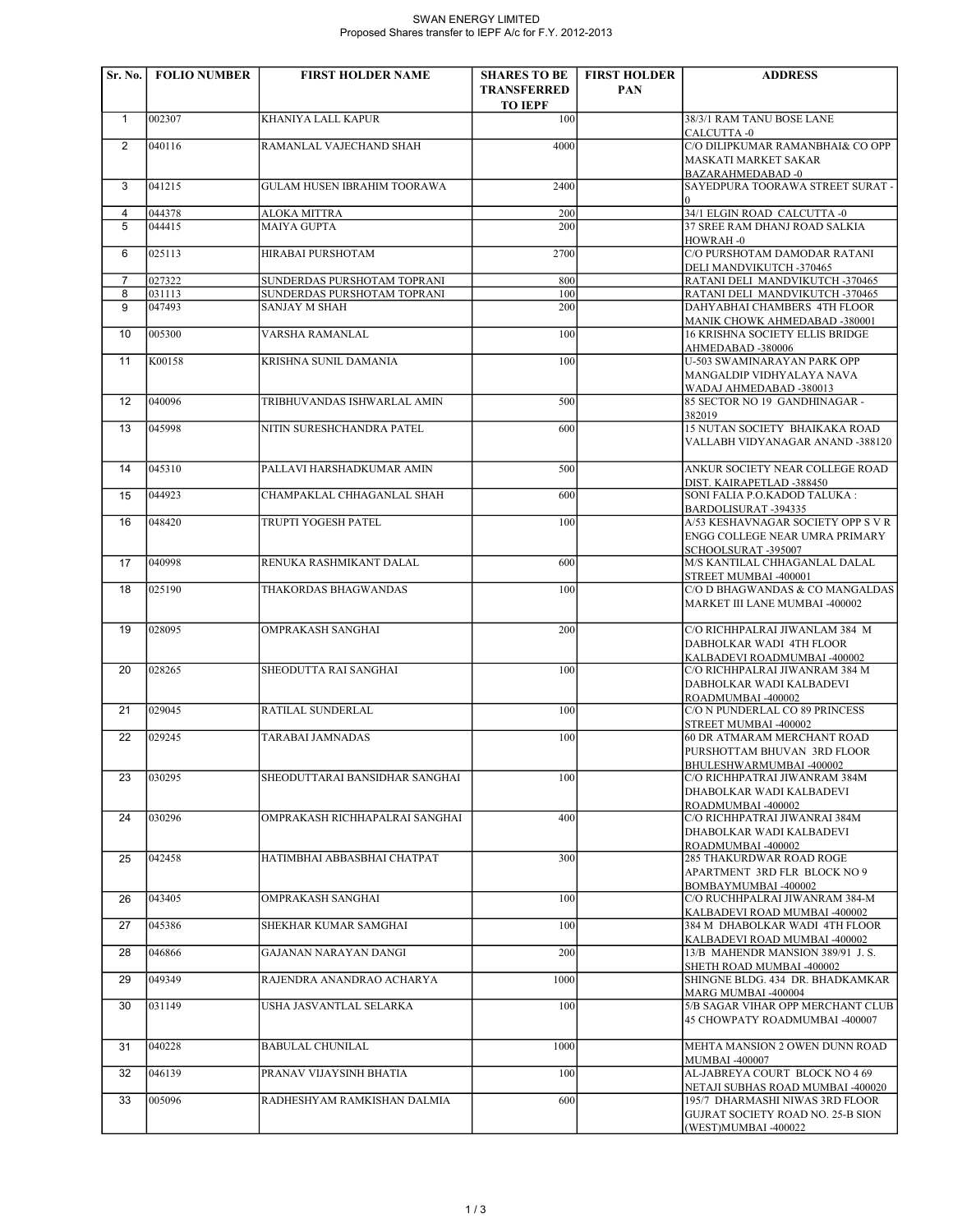## SWAN ENERGY LIMITED Proposed Shares transfer to IEPF A/c for F.Y. 2012-2013

| 34 | 030189 | NANALAL POPATLAL MEHTA        | 800  |                | UT-KARSHA"PLOT 19 BLOCK NO.6                                                |
|----|--------|-------------------------------|------|----------------|-----------------------------------------------------------------------------|
|    |        |                               |      |                | <b>SCHEME 6 ROAD NO 1 SION</b><br>(EAST)MUMBAI -400022                      |
| 35 | 031321 | PRAMILA VIPINCHANDRA SUKHADIA | 200  |                | A-11 TECHNOCRAT BUILDING BOMBAY                                             |
|    |        |                               |      |                | DYEING OFF V S MARG                                                         |
| 36 | 043435 | PRAMILA VIPINCHANDRA SUKHADIA | 100  |                | PRABHADEVIMUMBAI -400025<br>A 11 TECHNOCRAT BUILDING BOMBAY                 |
|    |        |                               |      |                | DYEING LANE OFF V S ROAD                                                    |
|    |        |                               |      |                | PRABHADEVIMUMBAI -400025                                                    |
| 37 | 043616 | LALITA JALAN                  | 1000 |                | HARI BHAWAN 4TH FLOOR 64 PEDDAR                                             |
| 38 | 027226 | PUSHPA SAVANTILAL SHAH        | 100  |                | ROAD MUMBAI -400026<br>C/O SEVANTILAL KASTURCHAND SHAH                      |
|    |        |                               |      |                | 79/81 WARDEN COURT 5TH FLRFLAT-47                                           |
|    |        |                               |      |                | GOWALIA TANKMUMBAI -400036                                                  |
|    |        |                               |      |                |                                                                             |
| 39 | 042547 | NAVNITLAL MANGALDAS BHAGAT    | 600  |                | RAMKRUPA 3RD FLOOR MAIN AVENUE<br>ROAD SANTACRUZ (WEST)MUMBAI -             |
|    |        |                               |      |                | 400054                                                                      |
| 40 | 046766 | ASHWIN AMILAL DESAI           | 100  |                | 30 SANGAM 14-B S.V. ROAD OPP.                                               |
|    |        |                               |      |                | KASHIBAI HOSPITAL SANTACRUZ                                                 |
| 41 | 003159 | MEHTA JYOTI NARAYANDAS        | 100  |                | (WEST) MUMBAI -400054<br>30 GANGADWAR SANYAS ASHRAM VILE                    |
|    |        |                               |      |                | PARLE (WEST)MUMBAI -400056                                                  |
| 42 | 005087 | TARAMATI PITAMBER RACHH       | 100  |                | 2/C SURESH COLONY SWAMI                                                     |
|    |        |                               |      |                | VIVEKANAND ROAD VILE PARLE                                                  |
| 43 | 047275 | ISHWARLAL MANORDAS SHAH       | 100  |                | (WEST)MUMBAI -400056<br>7 DURLABH BHAVAN 2ND FLOOR ST                       |
|    |        |                               |      |                | XAVIER SCHOOL ROAD VILE PARLE                                               |
|    |        |                               |      |                | (WEST)MUMBAI -400056                                                        |
| 44 | 046088 | URVASHI HITENDRA ZAVERI       | 100  |                | 301 JAY APARTMENT DIXIT ROAD                                                |
|    |        |                               |      |                | ABOVE ASHISH NURSING HOME VILE<br>PARLE (EAST)MUMBAI -400057                |
| 45 | 042035 | FAKHRUDDIN SULTANALI GOLWALLA | 1200 |                | C/O LOVELY FOOT WEAR STATION                                                |
|    |        |                               |      |                | ROAD KANDIVALI (WEST)MUMBAI -                                               |
|    |        |                               |      |                | 400067                                                                      |
| 46 | 003288 | RAMA SUMAN DOSHI              | 300  |                | <b>GOLF VIEW PARK NEAR DIAMOND</b><br><b>GARDEN ST ALOYSIUS SOARES MARG</b> |
|    |        |                               |      |                | CHEMBURMUMBAI -400071                                                       |
| 47 | 047499 | NAVNIT R SHAH                 | 500  |                | 210 DOSHI WADI 2ND FLOOR L B S                                              |
|    |        |                               |      |                | MARG AGRA ROAD GHATKOPAR                                                    |
| 48 | 045426 | RAJESH HARISHCHANDRA SINGH    | 500  |                | (WEST)MUMBAI -400086<br>L6/41 BRINDAVAN COLONY POST TILAK                   |
|    |        |                               |      |                | NAGAR CHEMBUR MUMBAI -400089                                                |
| 49 | 046556 | R GOPAL                       | 1000 |                | 1 SRIRAM PLOT 108/110 CHEDA NAGAR                                           |
| 50 | 028019 | KIKABHAI JIVANBHAI SHROFF     | 100  |                | CHEMBURMUMBAI -400089<br>SHROFF TOWER SODAWALA LANE                         |
|    |        |                               |      |                | BORIVLI (WEST)MUMBAI -400092                                                |
| 51 | 043319 | KIKABHAI JIVANBHAI SHROFF     | 100  |                | SHROFF TOWER SODAWALA LANE                                                  |
|    |        |                               |      |                | MANDPESHWAR ROAD BORIVALI                                                   |
| 52 | 046753 | NATVARLAL SAKERCHAND DESAI    | 100  |                | (WEST)MUMBAI -400092<br>SHREE JAWAHAR SOCIETY BLDG. 6-6                     |
|    |        |                               |      |                | <b>GROUND FLOOR SODAWALA LANE</b>                                           |
|    |        |                               |      |                | GOVINDNAGAR BORIVLI (W)MUMBAI -                                             |
| 53 | 048737 | <b>BINDUDEEPAK UDANI</b>      | 300  |                | 400092<br>A/10 YOGI NAGAR BLOCK NO 3 EKSAR                                  |
|    |        |                               |      |                | ROAD BORIVALI (WEST)MUMBAI -400098                                          |
|    |        |                               |      |                |                                                                             |
| 54 | 049104 | PRAVIN KUMAR SHAH             | 100  |                | B-104 HARMONY CO-OP HOUSING                                                 |
|    |        |                               |      |                | SOCIETY OLD RAVI RAJ COMPLEX JESAL<br>PARK BHAYANDAR (E) DIST-THANE         |
|    |        |                               |      |                | MAHARASHTR-401105                                                           |
| 55 | D00107 | <b>DADI N DADABHOY</b>        | 2000 |                | 5/74 GURU PRASAD 24 BUND GARDEN                                             |
|    |        |                               |      |                | <b>ROAD PUNE -411001</b>                                                    |
| 56 | 002069 | SUVARNA REKHA MADHUKAR GOLE   | 500  |                | 2-B WOODLAND HOUSING SOC OPP<br>PATIL ESTATE PUNE-BOMBAY                    |
|    |        |                               |      |                | ROADPUNE-411005                                                             |
| 57 | 026006 | HARKISANDAS JAMNADAS          |      | 100 BHXPS1946N | C/O M/S CHAPSI BANGLE DEPOT CHAPSI                                          |
|    |        |                               |      |                | ROAD DIST OSMANABADLATUR -413512                                            |
| 58 | 046462 | CHACHARA MANOHAR B            | 1000 |                | BLOCK NO 732/8 HOSPITAL AREA                                                |
|    |        |                               |      |                | ULHASNAGAR -421003                                                          |
| 59 | 041304 | FALI DINSHAWJI DASTUR         | 100  |                | CHITNAVIS BLOCKS CHHINDWARA                                                 |
| 60 | 046289 | K SUNDHARAM                   | 100  |                | ROAD NAGPUR -440001<br>NO 64 NYNIAPPA MAISTRY STREET 1ST                    |
|    |        |                               |      |                | FLOOR PARK TOWN MADRAS -600003                                              |
| 61 | 046067 | TARIT KUMAR BALLAV            | 1000 |                | 26B GALIFF STREET CALCUTTA -700004                                          |
| 62 | 044191 | NIRUPAMA LAW                  | 100  |                | <b>68 JATINDRA MOHAN AVENUE</b><br>CALCUTTA -700005                         |
| 63 | 044499 | NIRMAL KUMAR BRAHMACHARI      | 1300 |                | 19 LOUDON STREET CALCUTTA -700017                                           |
|    |        |                               |      |                |                                                                             |